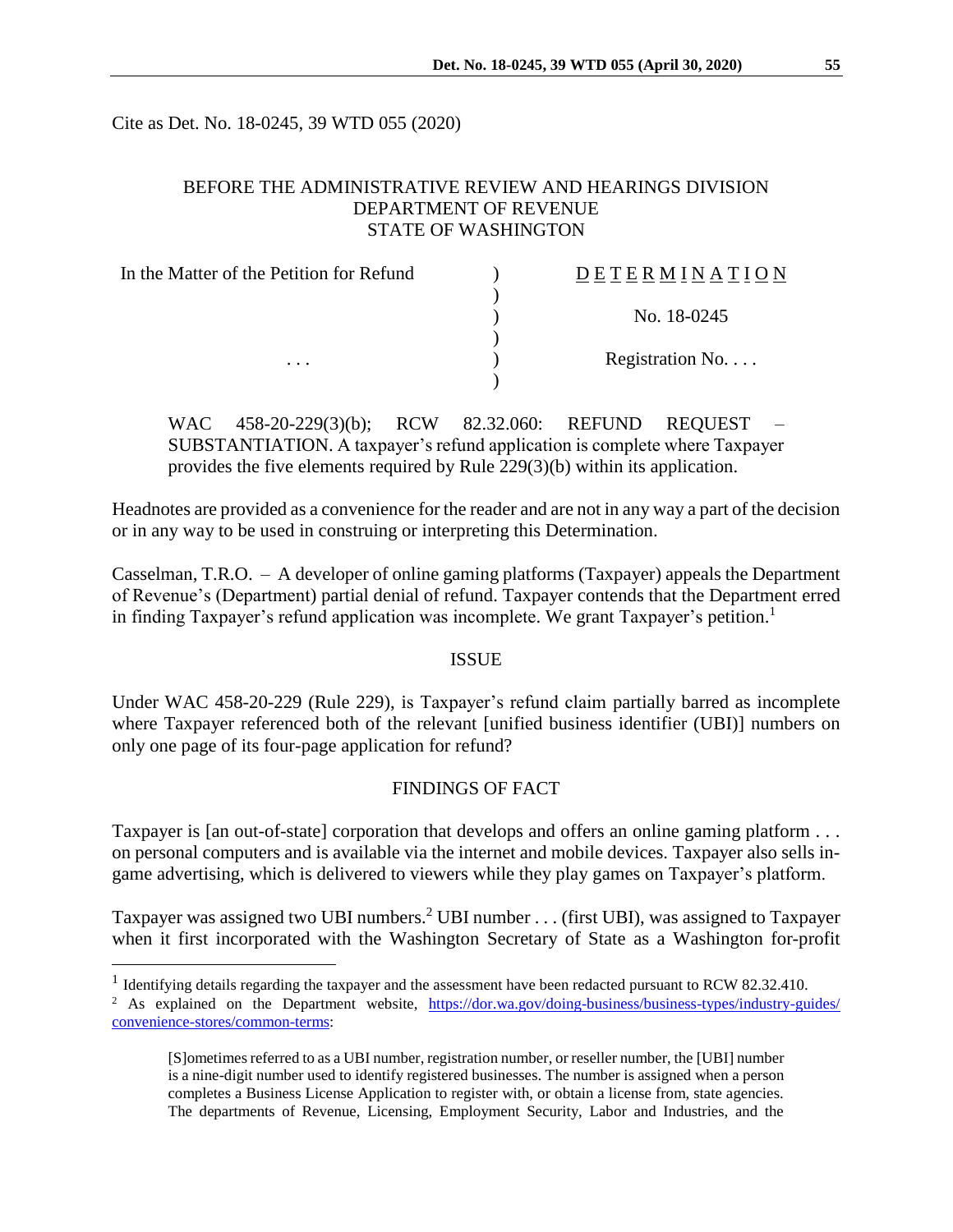corporation on August 24, 1998. On November 17, 2000, the Taxpayer incorporated as [an out-ofstate] for-profit corporation and it received UBI number . . . (second UBI). The first UBI number is reported as inactive on the Secretary of State's website, but it is unclear whether the second UBI was allowed to expire or was closed when Taxpayer incorporated [out-of-state]. Taxpayer reported its tax liabilities to the Department using the first UBI, but filed its corporation Renewal and Annual Reports with the Secretary of State using the second UBI.<sup>3</sup>

In September 2012, Taxpayer reached out by email inquiry to the Department regarding the issue of its two UBI numbers. Taxpayer conveyed in its inquiry that it believed the Department was going to reinstate the first UBI number and close out the second UBI number. The Department responded by email as follows:

Hi... – I looked up the account under [first UBI] and see that you have been filing under that  $UBI - so I$  have closed the [second UBI] effective  $11/1/2000$  (which is the date it was opened). This should take care of it as far as Dept. of Revenue is concerned. Please let me know if you have any further questions.

For unknown reasons, the second UBI was not closed. Taxpayer continued to report and pay under the first UBI pursuant to its understanding of the Department communication. In 2013, the Department contacted Taxpayer and referenced the second UBI number in the subject line of the email. At that time, Taxpayer explained that it had mistakenly received two UBI numbers and that it had reported and paid under the first UBI. The Department responded by email as follows:

Hi . . . ;

Thanks very much for explaining. Sounds like we can probably make the necessary adjustments on these accounts if you can confirm that the previous UBI # (first UBI) should have filed a no business [excise tax return] for 11/2012.

On December 20, 2016, Taxpayer submitted an application for refund to the Department seeking a refund of \$ . . . for the period of January 1, 2012, to June 30, 2016 (refund period). Taxpayer maintained the same corporate entity name and FEIN throughout the refund period. Both UBI numbers belong to the same Taxpayer that has used the same name since 1998. Taxpayer's application for refund consisted of four pages: 4

1. The first page of the application packet is the Department form titled, Application for Refund or Credit. Taxpayer listed only its second UBI on this form. The refund period

 $\overline{a}$ 

Corporations Division of the Secretary of State are among the state agencies participating in the UBI program. In most cases, your UBI number will also be your account ID with the Department of Revenue.

<sup>(</sup>Site last visited June 15, 2018).

<sup>&</sup>lt;sup>3</sup> In at least one of its Secretary of State annual renewals, Taxpayer appears to have mistakenly, and perhaps as a result of communications with the Department, filed using the first UBI. On the annual renewal dated December 19, 2012, . . . , identified as CFO, completed the annual renewal and in so doing, made a strike through the prepopulated UBI number (the second UBI) and hand wrote the old UBI number (the first UBI) in its place.

<sup>4</sup> Going forward, the four pages of Taxpayer's refund application packet will collectively be referred to as "application packet."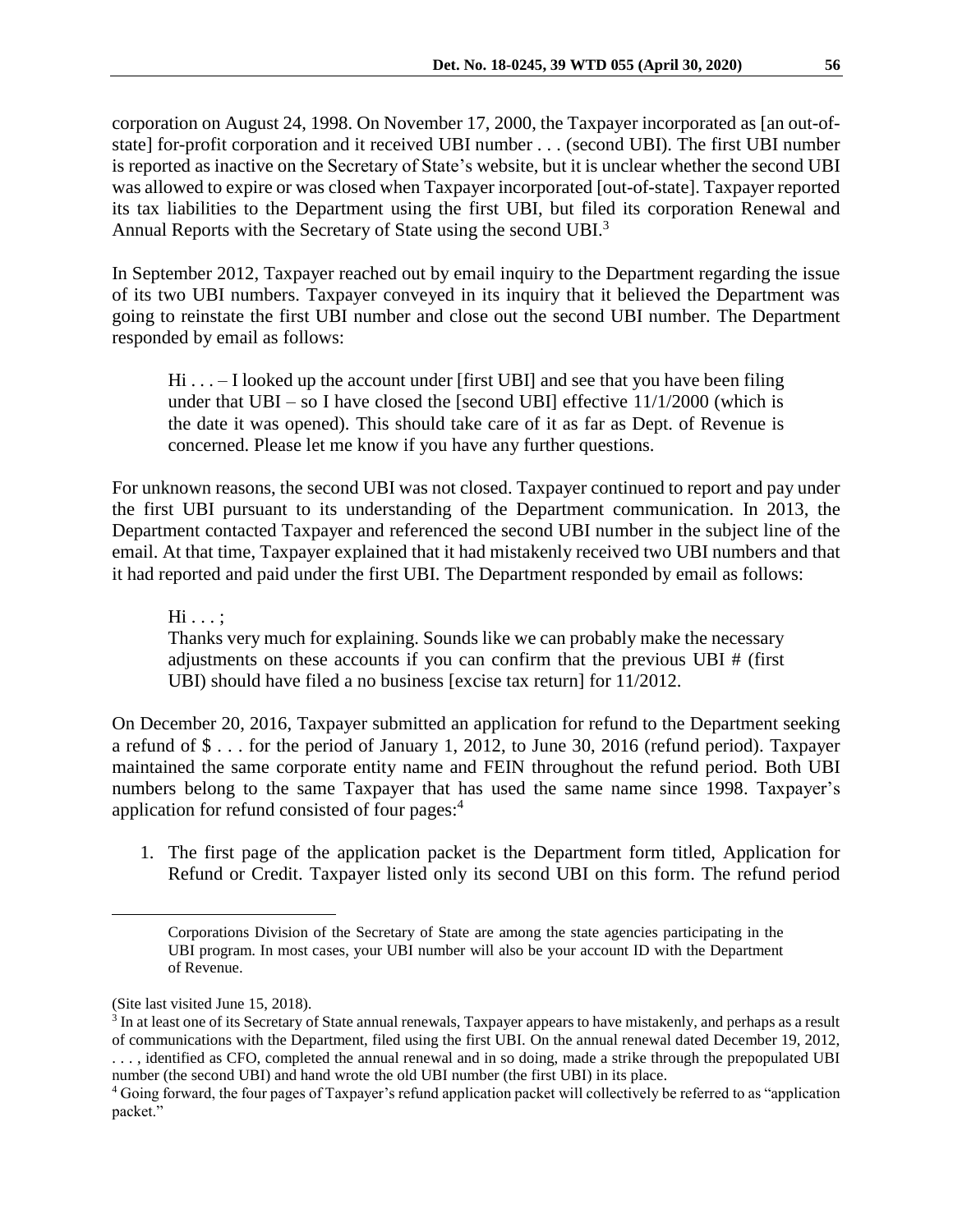includes dates under which the Taxpayer reported using both UBI numbers. The total refund claimed includes amounts reported and paid under both UBI numbers. Taxpayer typed, "SEE ATTACHED" in the section of the Department form that requires the explanation of the basis for the claim. The form is signed by . . . , as Representative, and is dated December 20, 2016.

- 2. The second page of the application packet is a one-page cover letter that provides a basis for the request for refund, and refers to Workpaper A "Summary of Apportionment and Refund Due" and to the Confidential Tax Information Authorization (CTIA). Taxpayer listed only its second UBI on this cover letter.
- 3. The third page of the application packet is Taxpayer's one-page Workpaper A on which both UBI numbers are listed.
- 4. The fourth page of the application packet is the CTIA with only the second UBI number listed.<sup>5</sup>

On February 21, 2018, the Department's Audit Division (Audit) partially denied the refund request for Taxpayer on grounds that Taxpayer had not submitted a completed refund application for the periods covered by the first UBI number. Audit stated that if Taxpayer wanted to seek a refund for periods prior to November 1, 2012, it must file a separate refund request.

Taxpayer appealed the partial denial letter that Audit issued and asserts that the Department should consider the petition for periods covered by both UBI numbers because Taxpayer has at all times existed with no name change, and has operated as the same business, despite having had two UBI numbers issued to it. Taxpayer further contends that its application packet, which included both its UBI numbers on one of the four pages in its application packet, constitutes a complete application under Rule 229.

## ANALYSIS

RCW 82.32.060(1) explains that a taxpayer is entitled to a refund of overpaid taxes, penalties, or interest when the Department determines "within the statutory period of taxes, penalties, or interest prescribed by RCW 82.32.050" amounts were paid "in excess of that properly due." The statute explains that either an application for refund by the taxpayer or an examination of the taxpayer's returns or records triggers the Department's obligation to determine if a refund is due. *Id*.

The Department promulgated Rule 229, which implements the refund procedures included in RCW 82.32.060. Rule 229 provides that while taxpayers are encouraged to use the Department's refund application form to ensure that all necessary information is provided, use of the Department's form is not mandatory. *See,* Rule 229(3)(b)(i). Any written request for refund that meets the requirements as set forth in Rule 229 shall constitute a valid application. *Id*.

Rule 229(3)(b) explains the five elements that must be included in a valid application for refund:

(ii) A taxpayer must submit a refund application within the time limits described in subsection  $(2)(a)$  of this section. An application must contain the following five elements:

 $\overline{a}$ 

<sup>5</sup> Prior to the hearing on July 11, 2018, Taxpayer provided a CTIA that includes its first UBI number.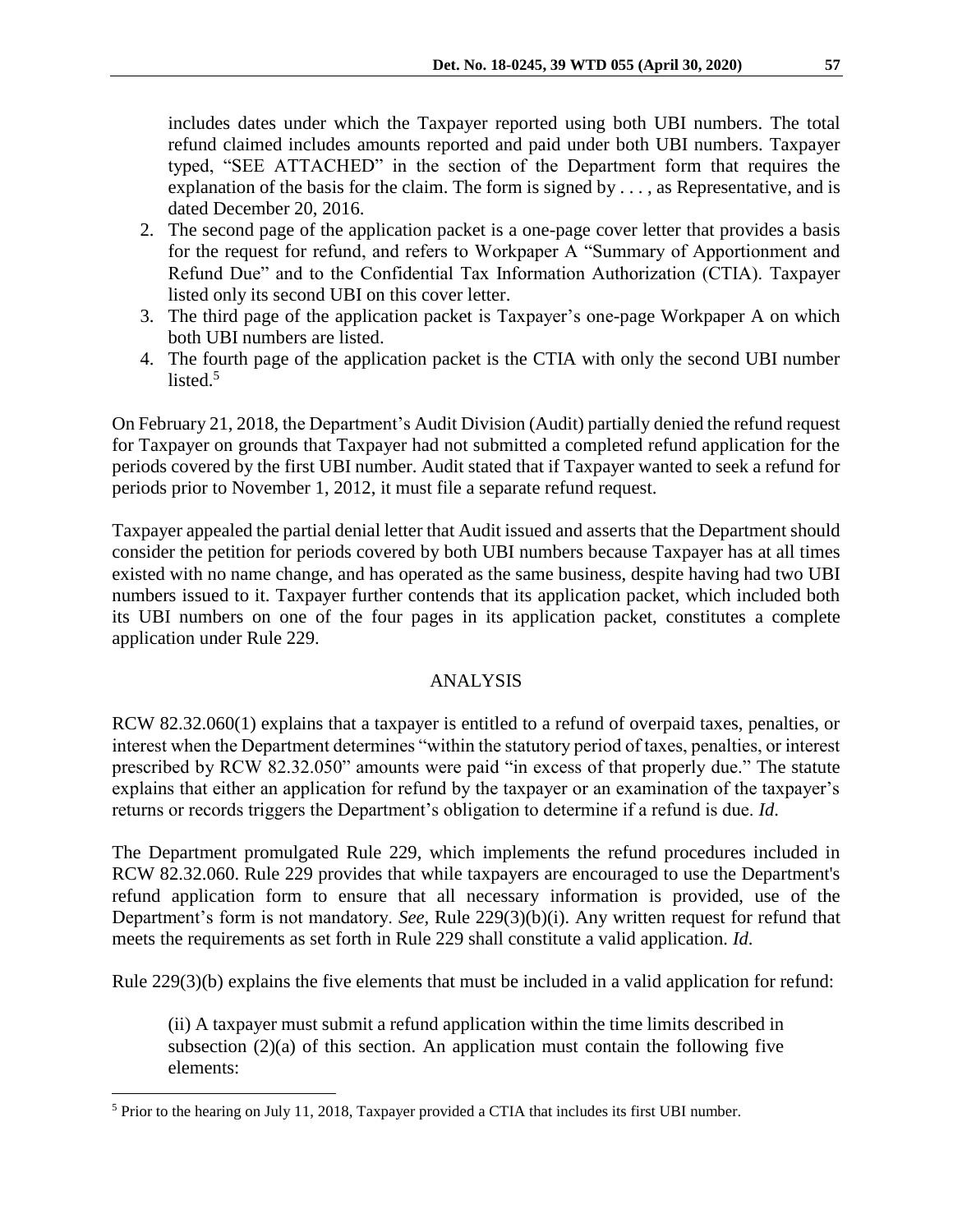## (A) **The taxpayer's name and UBI/TRA number must be on the application**.

(B) The amount of the claim must be stated. Where the exact amount of the claim cannot be specifically ascertained at time of filing, the taxpayer may submit an application containing an estimated claim amount. Taxpayers must explain why the amount of the claim cannot be stated with specificity and how the estimated amount of the claim was determined.

(C) The tax type and taxable period must be on the application.

(D) The specific basis for the claim must be on the application. Any basis for a refund or credit not specifically identified in the initial refund application will be considered untimely, except that an application may be refiled to add additional bases at any time before the time limits in subsection (2) of this section expire.

(E) The signature of the taxpayer or the taxpayer's representative must be on the application. If the taxpayer is represented, the confidential taxpayer information waiver signed by the taxpayer specifically for that refund claim must be received by the department by the date the substantiation documents are first required, without regard to any extensions. If the signed confidential taxpayer information waiver for the refund claim lists the representative as an entity, every member or employee of that entity is authorized to represent the taxpayer.

Rule  $229(3)(b)(ii)(A)-(E)$  (emphasis added).

The sole issue is whether the information provided by Taxpayer is sufficient to meet the first element in Rule  $229(3)(b)(ii)(A)$  as to both of its UBI numbers. Under Rule  $229(3)(b)(ii)(A)$ , Taxpayer's name and UBI/TRA number must be on the application. Rule 229 clearly provides that use of the Department's refund application is not mandatory and that "any written request" meeting the five enumerated elements will suffice as a complete application. Rule 229(3)(b)(i). It follows that, in those instances where the Department form is not used, the Department will need to look to the writings provided by Taxpayer to ascertain whether the five elements are met.

Here, it is important to note that Taxpayer has operated as the same business continuously since its initial incorporation date in 1998. Taxpayer provided both UBI numbers on Workpaper A, which was attached and intended to be part of its application packet. The period indicated by Taxpayer as its refund claim period includes a time when Taxpayer was reporting under the first UBI. The total refund claimed also includes amounts that Taxpayer reported and paid under the first UBI. While Taxpayer did not use the best practice in completing its refund application, Rule 229 does not dictate a specific manner for including a UBI number, nor does it contain a prohibition against including more than one UBI number per application. Because Taxpayer submitted Workpaper A as part of the application packet, and Workpaper A contained both UBI numbers,